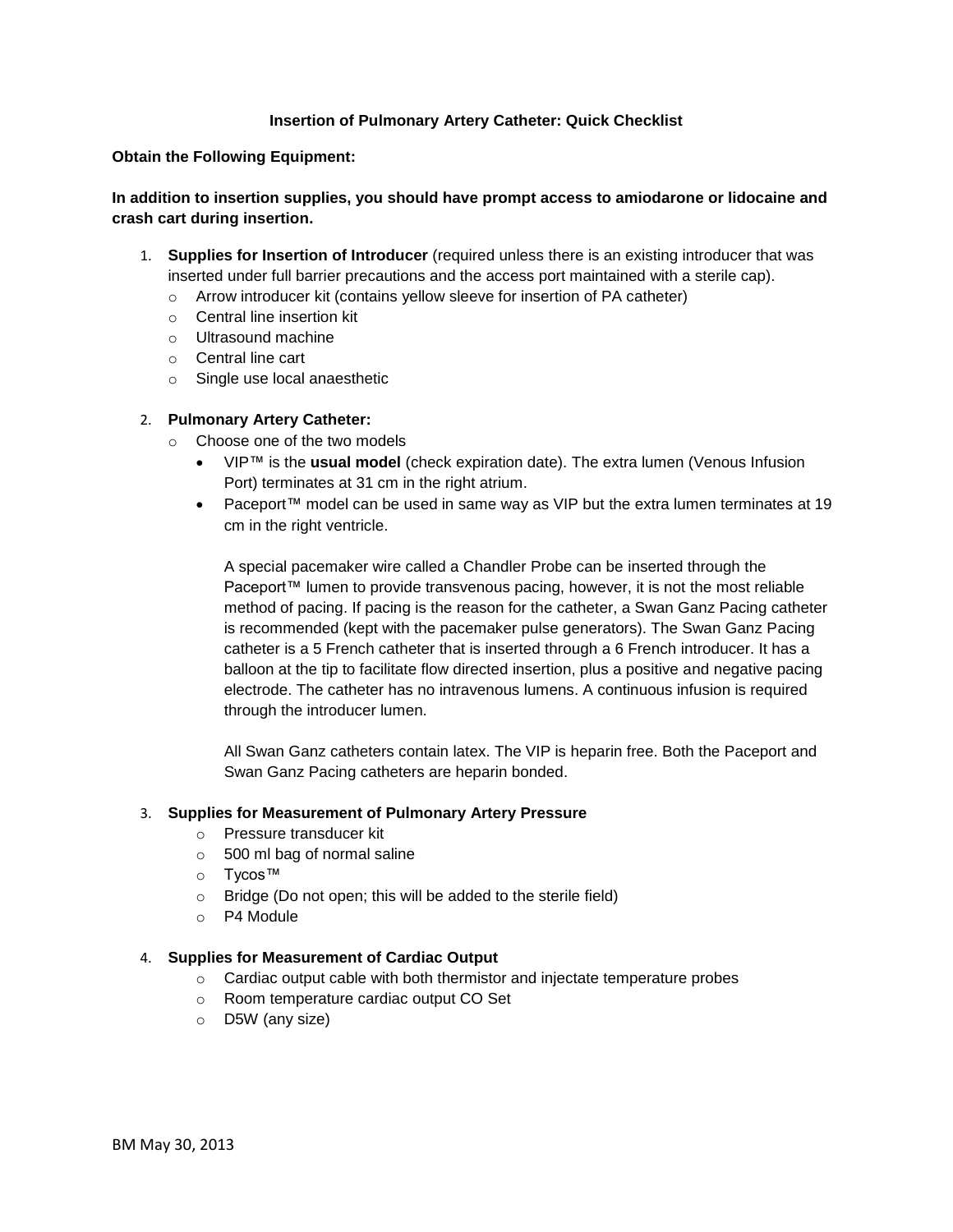# **1. Prepare Bedside Monitor for Insertion:**

- Perform hand hygiene
- Go to "Admit/Discharge" function of Datex™ monitor and do the following:
	- 1. Ensure patient name and PIN is entered
	- 2. Go to "Demographics" and enter height and weight (BSA will auto-populate)
	- 3. Change monitor mode to "Swan Ganz"

## **2. Prepare Pressure Monitoring System:**

- Prime pressure tubing with normal saline
- Connect pressure cable to P4 pressure module

# **3. Assist with insertion:**

- Review procedural steps with physician before starting including strategies for managing complications such as ventricular arrhythmias. Review steps below before starting.
- Apply bouffant and face mask; be careful not to lean into sterile field
- Perform hand hygiene.
- Assist with preparation of sterile field and opening of central line insertion kit.
- Open introducer kit (if required) and aseptically transfer to physician.
- Once introducer has been inserted, peel back outer packaging of pulmonary artery catheter and aseptically transfer to physician.
- Peel back package and aseptically transfer bridge to physician.
- Open and aseptically transfer 4 sterile saline syringes.
- Connect (physician) a syringe to VIP or Paceport lumen, and both the blue and yellow female ports of the bridge. The yellow male port of the bridge is connected to the PA port of the catheter, and the blue male port of the bridge is connected to the blue port of the PA catheter.
- Flush (physician) the VIP or Paceport™, blue (proximal injectate) and yellow (PA) lumens, and the cross bar of the bridge.

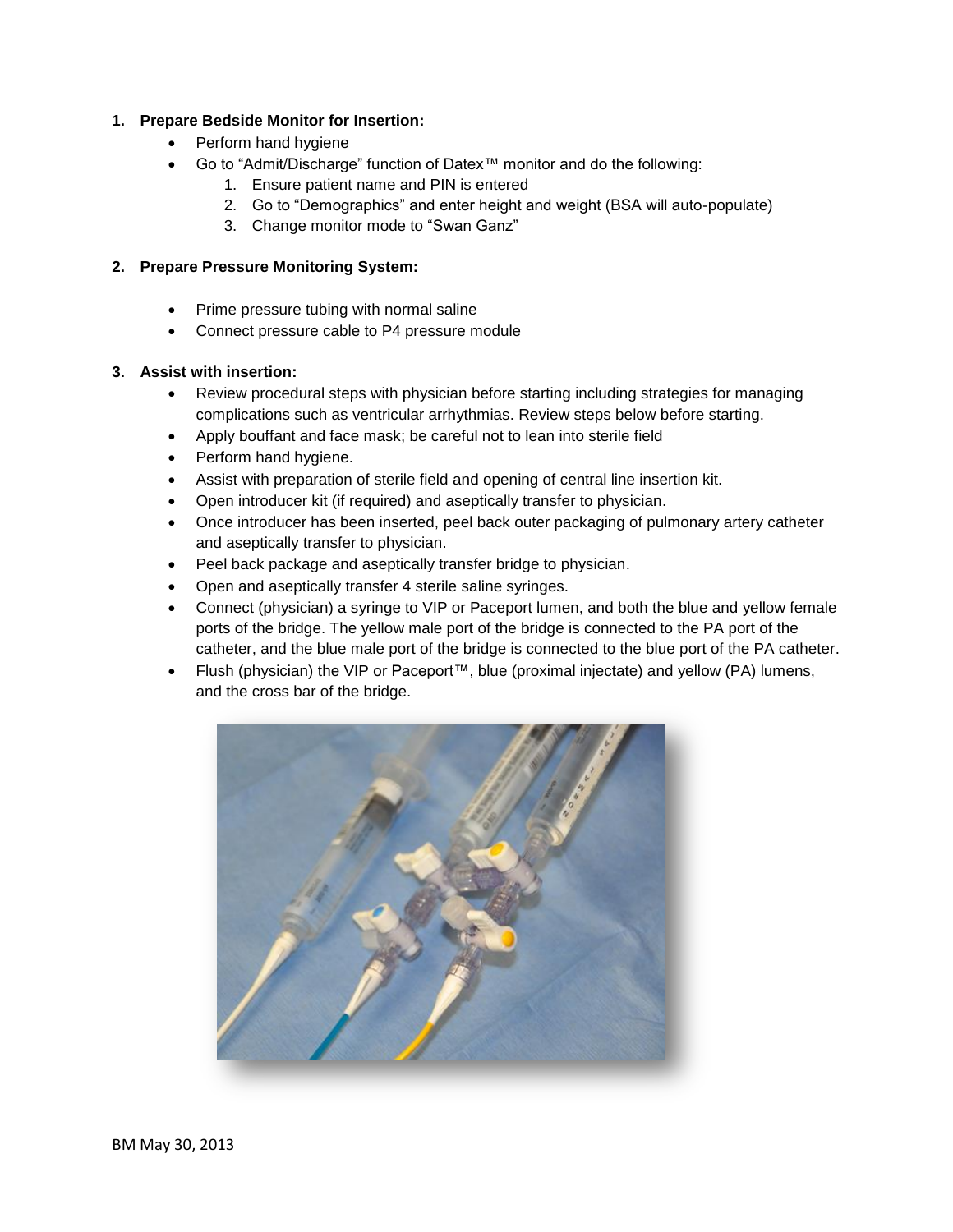Transfer (physician) bridge to nurse aseptically. Physician holds PA port of catheter and nurse completes transfer by grabbing saline syringe.



Connect pressure tubing to PA port.

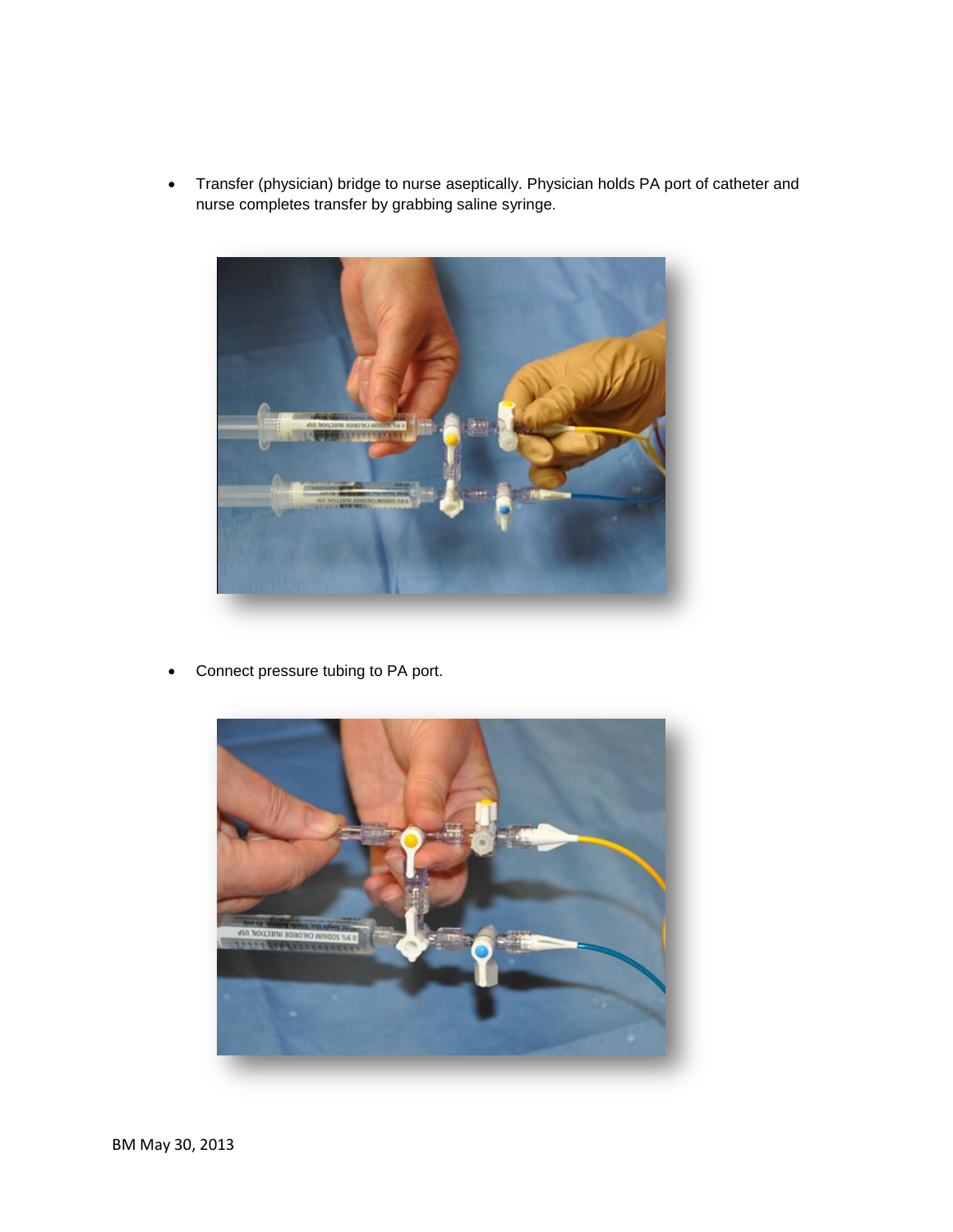• Flush PA port of catheter thoroughly using the flush device of the pressure tubing. This will remove any residual air bubbles that can impair waveform quality.



 Flush across bridge, then through blue (injectate) port of catheter with flush device of pressure tubing.

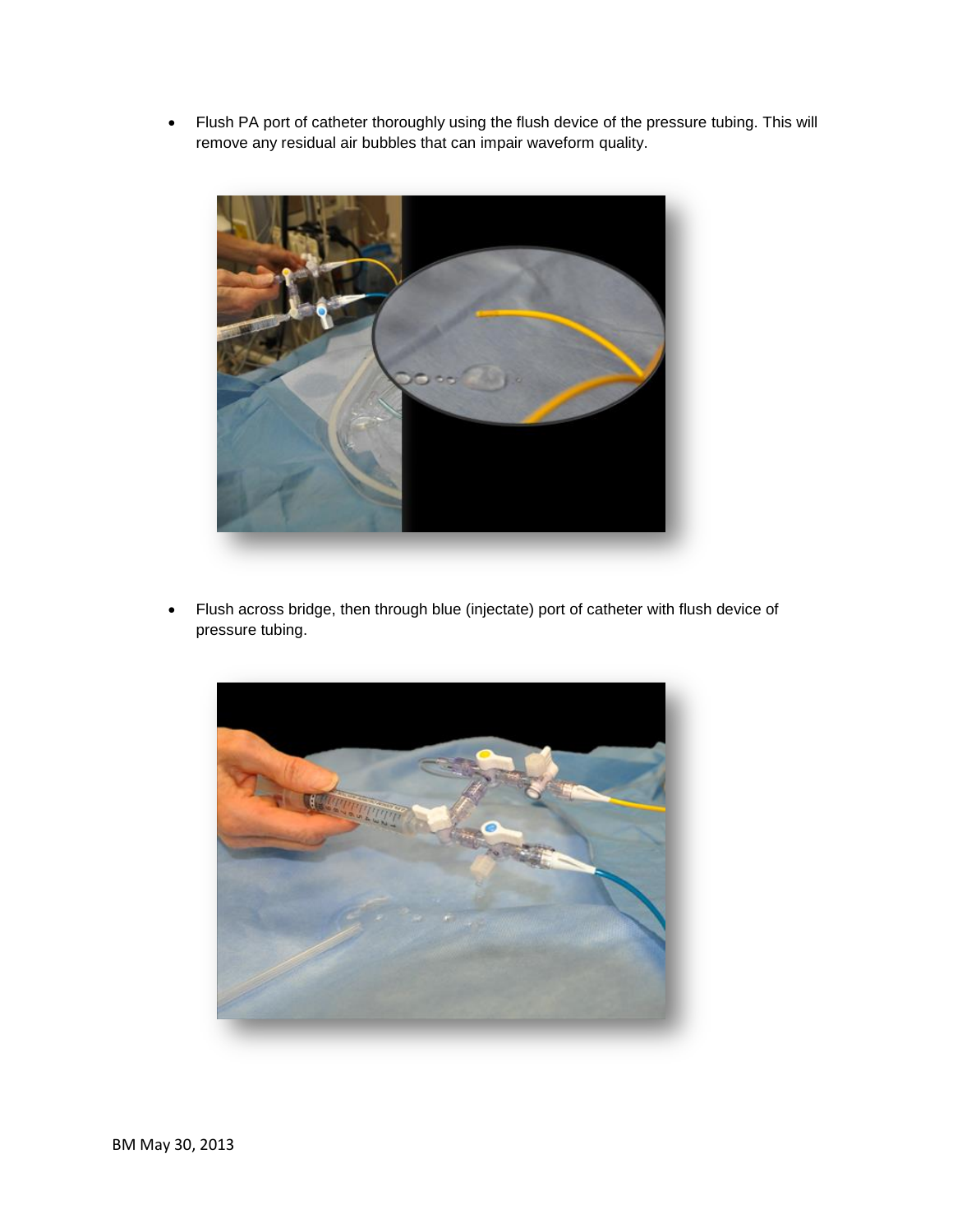Secure catheter ports (VIP, bridge, and thermistor) to the edge of the sterile field using towel clamp that is included in central line insertion kit.



**Non-sterile area. Provides nurse with access to balloon port to assist with balloon inflation.**

Advance (physician) PA catheter through yellow sleeve

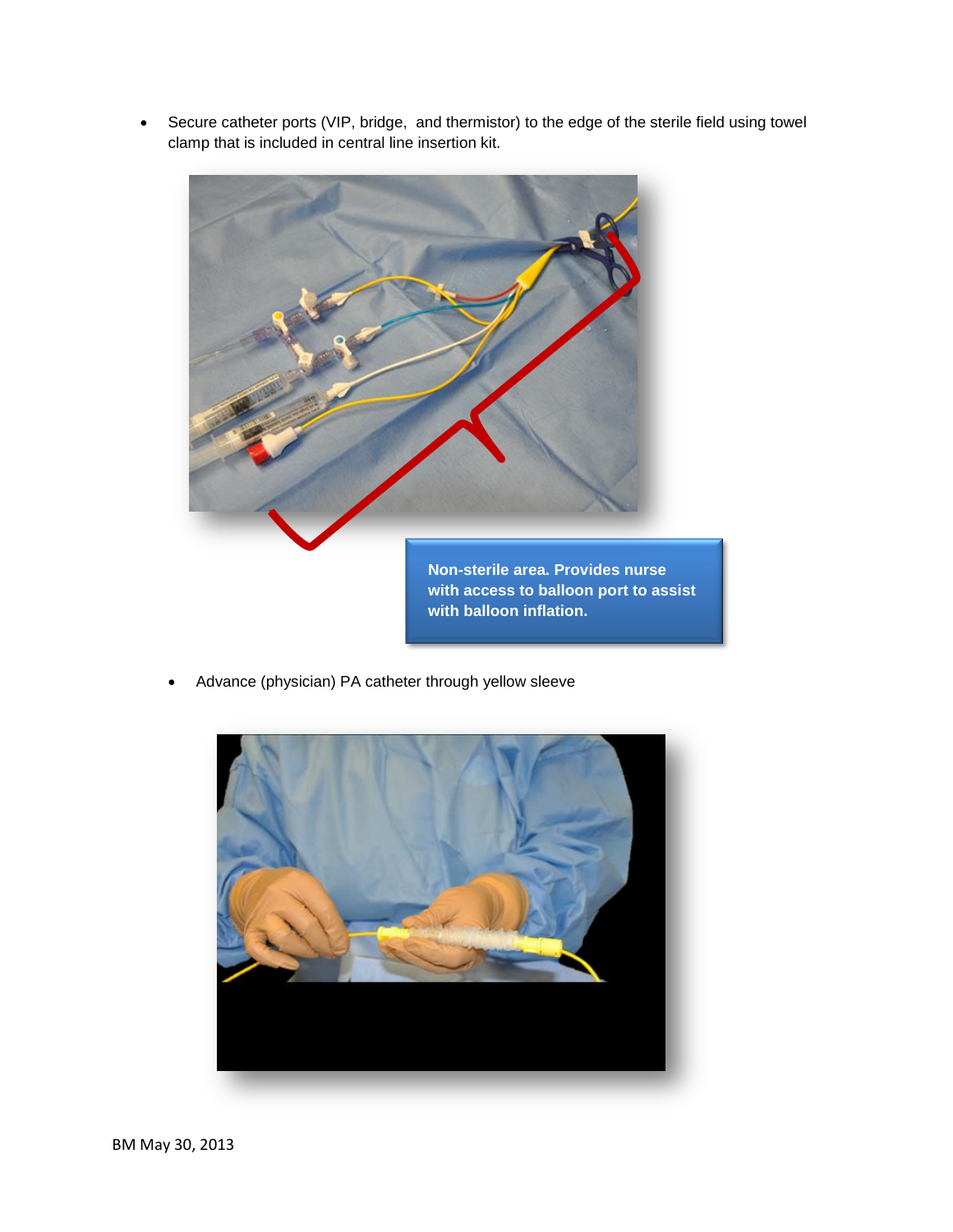Fill (physician) sterile tray will saline from  $4<sup>th</sup>$  syringe. Inflate balloon under saline to check for leaks, and to evaluate symmetry and retention of air



• Level and zero transducer.

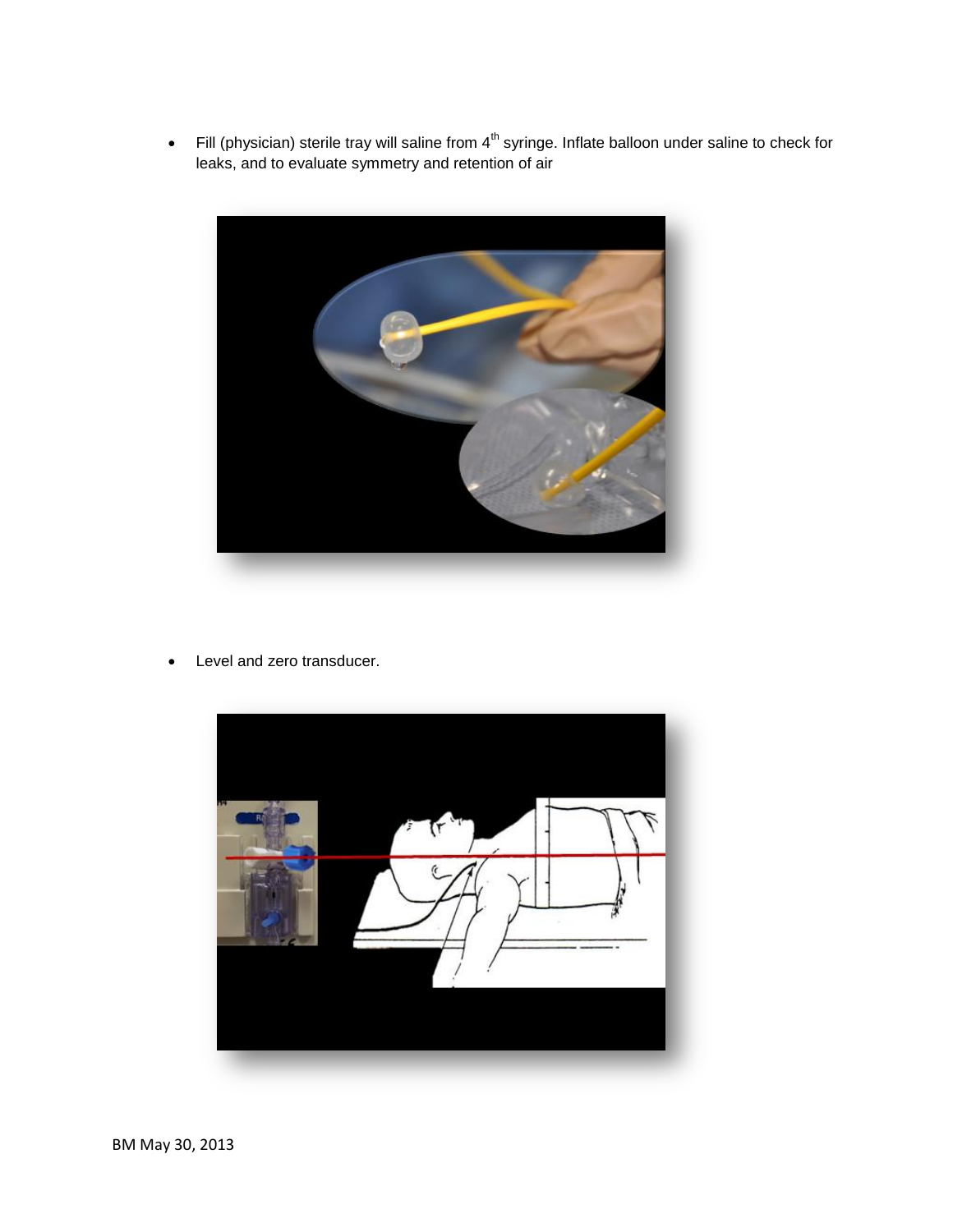Wiggle (physician) Swan Ganz to ensure artifact tracing appears on Datex™ monitor (ensuring you can view waveform during insertion).



- Observe monitor for arrhythmias during insertion. Ventricular arrhythmias frequently occur during advancement through the RV but usually resolve as soon as the catheter is advanced (or withdrawn) from RV
- Inflate (nurse) balloon once catheter has been inserted ~15 cm.
- Keep balloon inflated during catheter advancement.
- Ensure balloon is deflated before catheter is withdrawn. Deflate by disconnecting from port (do not manually aspirate air as this may rupture balloon).
- Watch for transition from RA to RV to PA to PWP. Select snapshot as each waveform change appears. Waveforms can also be retrieved from central station using full disclosure feature.
- Print, label and post waveforms in the clinical record after completion of the pulmonary artery insertion to serve as a reference for waveform identification.
- Replace vented cap on transducer stop-cock with dead-end luer lock cap.
- Connect a Microclave™ to sampling stopcock on PA (yellow) side and maintenance infusion port of CVP (blue) side. **Do not place Microclave™ on ports used for pressure monitoring; connect pressure tubing directly.**
- Complete post insertion chest xray.
- Vasoactive drugs can be administered through the introducer and VIP lumen prior to completion of chest xray (waveform verifies catheter location).
- Introducer is the preferred location for infusion of vasoactive drugs; this prevents disruption of infusion during catheter repositioning or removal.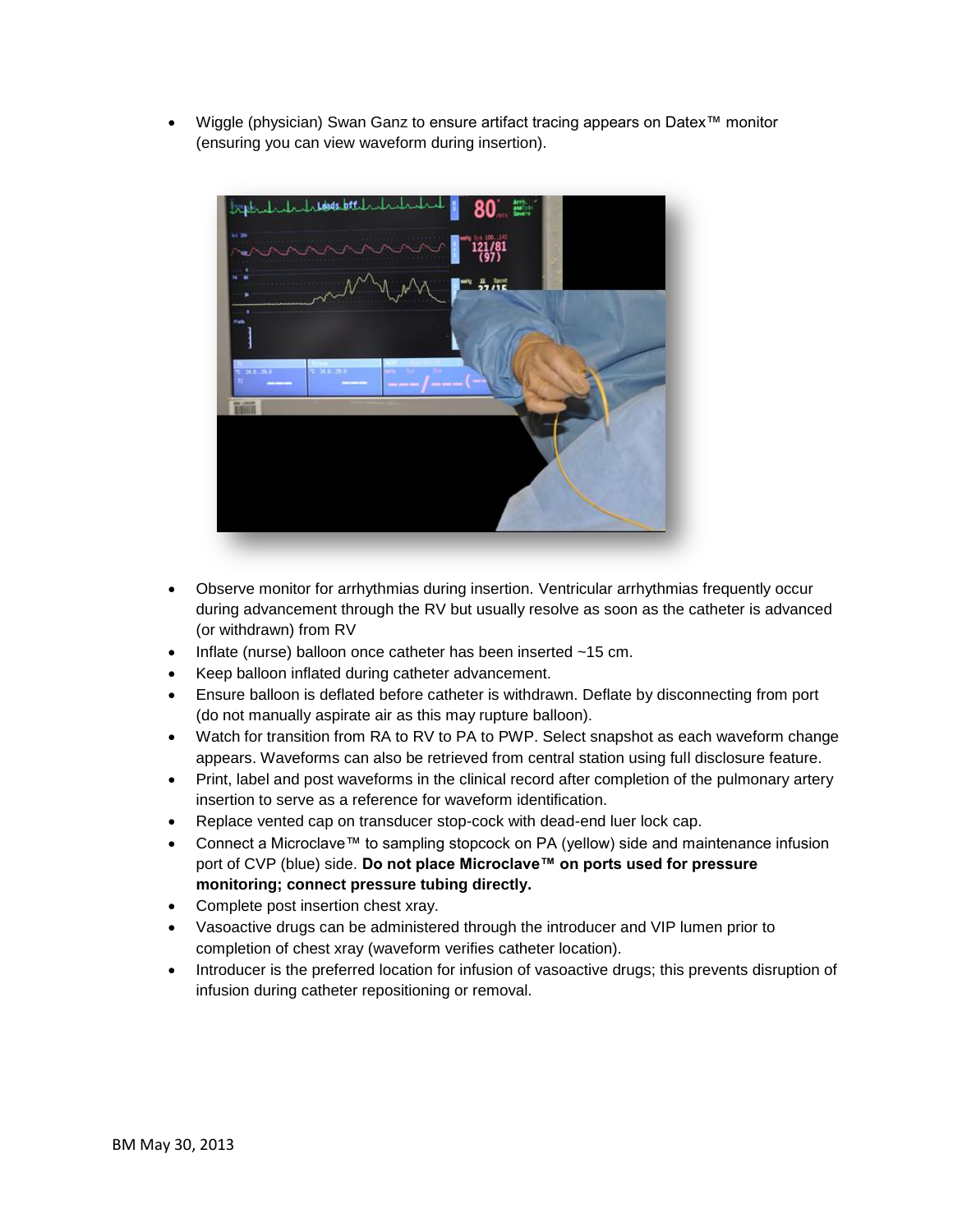Document the length of catheter inserted, measured from the point where the catheter first becomes visible at the sleeve. Thin lines represent 10 cm lengths; thick line is 50 cm marker.



|                                                                                                                              | ECG LEAD: _________________________ ANALYSIS:                                                                                |            |              |    |            |     |           |  |       |                                      |
|------------------------------------------------------------------------------------------------------------------------------|------------------------------------------------------------------------------------------------------------------------------|------------|--------------|----|------------|-----|-----------|--|-------|--------------------------------------|
|                                                                                                                              | <b>ARTERIAL PULSE</b>                                                                                                        | <b>RAD</b> | <b>BRACH</b> | AX | <b>FEM</b> | POP | <b>DP</b> |  | Other |                                      |
|                                                                                                                              | 2 - Normal                                                                                                                   |            |              |    |            |     |           |  |       | CAPILLARY REFILL: □BRISK □ PROLONGED |
| <b>B-HEMOD</b>                                                                                                               | SKIN TEMP: $\square$ HOT $\square$ WARM $\square$ COOL $\square$ CLAMMY $\square$ DIAPHORETIC<br>SKIN COLOUR: William Colour |            |              |    |            |     |           |  |       |                                      |
|                                                                                                                              |                                                                                                                              |            |              |    |            |     |           |  |       |                                      |
|                                                                                                                              |                                                                                                                              |            |              |    |            |     |           |  |       |                                      |
|                                                                                                                              | RATE: $\frac{45}{ }$<br>(c <sub>m</sub> )                                                                                    |            |              |    |            |     |           |  |       |                                      |
|                                                                                                                              |                                                                                                                              |            |              |    |            |     |           |  |       |                                      |
|                                                                                                                              | ACTIONS: U WAVEFORM POSTED IN CHART U ECG U CVP U PAP U PWP                                                                  |            |              |    |            |     |           |  |       |                                      |
|                                                                                                                              |                                                                                                                              |            |              |    |            |     |           |  |       |                                      |
|                                                                                                                              |                                                                                                                              |            |              |    |            |     |           |  |       |                                      |
| SENSI SENSI<br>OVER PROPHYLAXIS: OTEDS OF COPYPHONOICAC OTherapeuticAC.<br>ACTIONS: OWAVEFORM POSTED IN CHART OECG OCVP OPAP |                                                                                                                              |            |              |    |            |     |           |  |       |                                      |
|                                                                                                                              |                                                                                                                              |            |              |    |            |     |           |  |       | Nurse's Initial:                     |